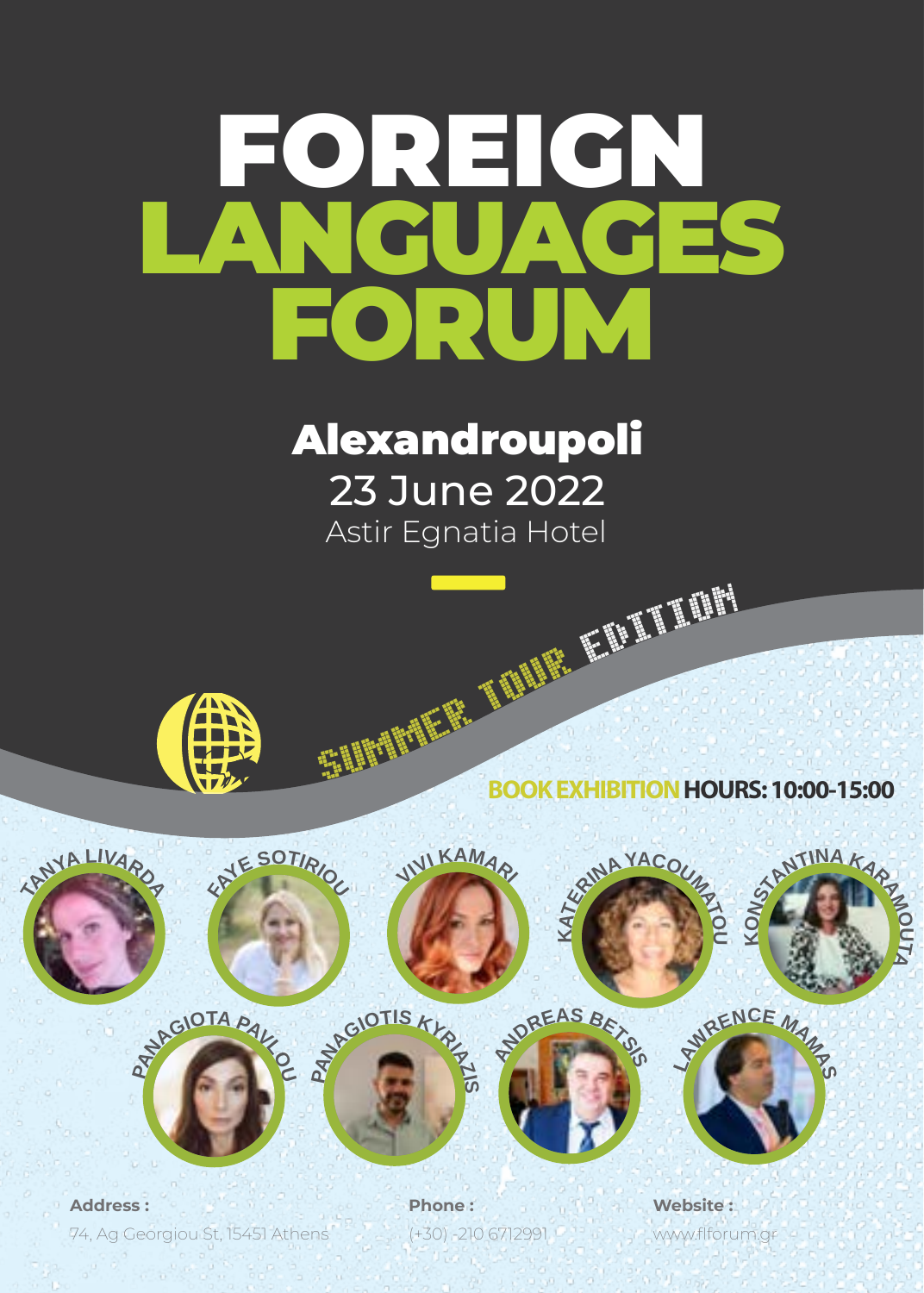## **Forum Speakers**



Ma in TESOL, Celta, DELTA, EFL Teacher, Oral Examiner



Teacher, Academic Consultant, Accredited Coach



**Vivi Kamari**

Marketing & Promotion Manager Grivas Publications



**Katerina Yacoumatou**

ELT Consultant at Burlington Books



**Konstantina Karamouta** Teacher, FLS Owner



## **Panagiota Pavlou**

ELT Sales and Academic Consultant Northern Greece Express Publishing



**Panagiotis Kyriazis** ELT Consultant at MM Publications



**Andreas Betsis** CEO, Andrew Betsis ELT



**Lawrence Mamas** Author, Global ELT LTD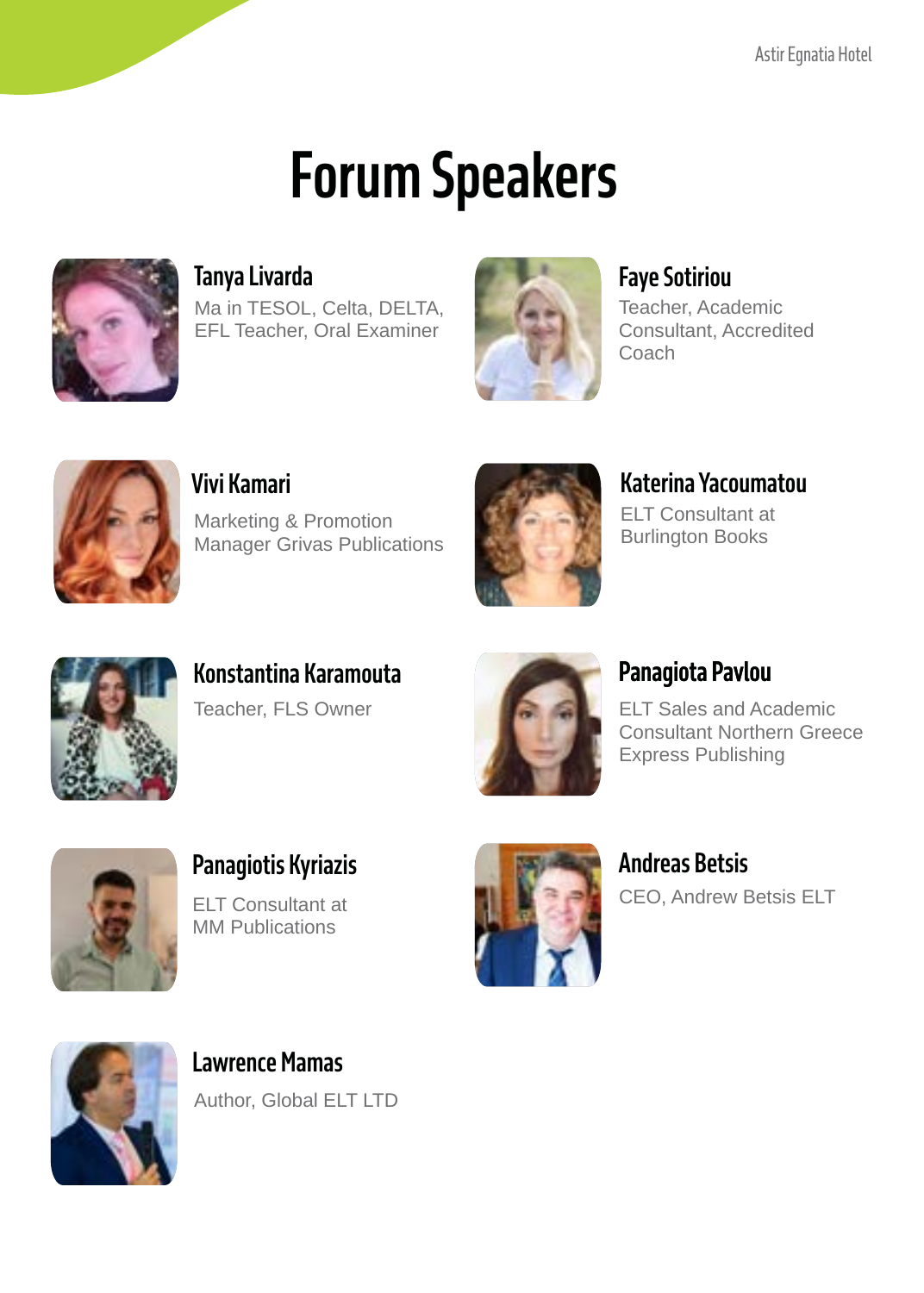## **09:45 Registration 10:00 Book Exhibition Opens at Samothraki Hall 10:30-10:55 Featured Presentation Tanya Livarda - MA in TESOL, Celta, DELTA, EFL Teacher, Oral Examiner Critical Thinking in the EFL: Think to learn** We are all aware of famous proverbs related to thinking, such as 'think before you speak", great minds think alike' or as Descartes put it ' I think; therefore I am'. We are also aware that thinking is essential for learning (Kadel, 2015). However, why do our students have difficulty in thinking critically? Is thinking something that we should teach and if yes how are we going to do it? During this session, we will explore the what, how, and why of critical thinking in the EFL class. **10:55-11:20 Professional Presentation - Deportivo Publishing Faye Sotiriou - Teacher, Academic Consultant, Accredited Coach, Deportivo Publishing Re-Teach, Re-Coach, Re-Learn** Critical Thinking, Problem Solving and Creativity are among the most wanted 21st century soft skills according to the World Economic Forum and HR professionals. Is 'Redefining Teaching' somehow embedded in transforming our world? Taking into consideration globalization, diversity and the 2030 UN agenda for sustainable development goals for a better world, education, learning, school, teacher, and student, are terms that should be re-evaluated. As the 21st century concept of 'Lifelong Learning' acquires new dimensions, Ready for Planet English (Pre-A1

- B2) series by Eli Publishing is the innovative educational tool that sets the mindset for skilled citizens of the world by teaching global English.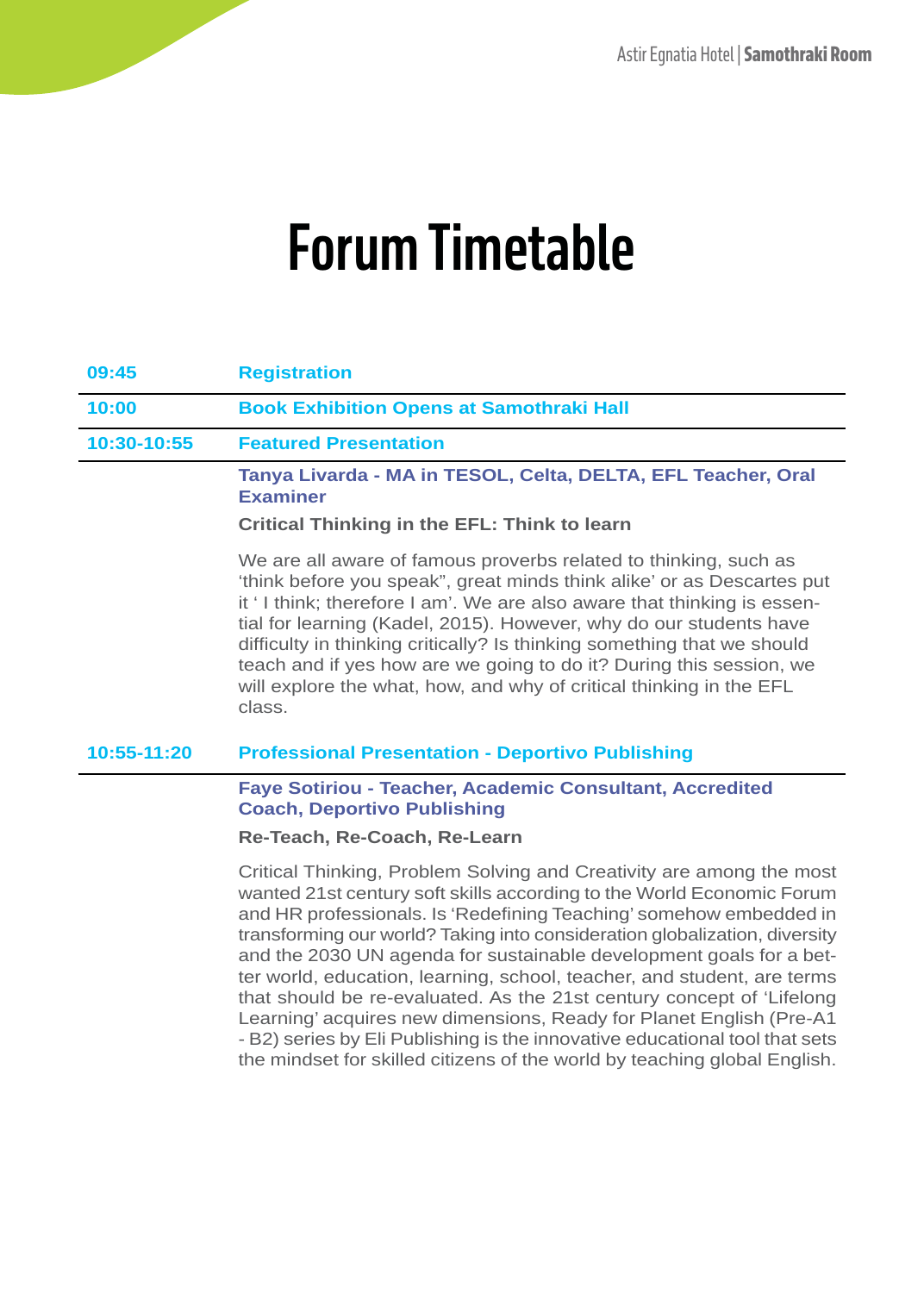## **11:20-12:10 Professional Presentation - Grivas Publications**

## **Vivi Kamari - Marketing & Promotion Manager, Grivas Publications**

**Grammar as the system of a language and not as the rules of it- if taught properly, can help improve your students' command of the language.**

**NEW Way to Grammar C1/C2 and NEW Writing C1/C2. NEW Follow Us** – Junior Series **Grivas ELT interactive** -JOIN our ever-growing digital environment and ENJOY your alternative classroom for FREE! Get ready for the all-new Digital Era

## **NEW Way to Grammar C1/C2**

Grammar is the weaving that creates the fabric: Context, Accuracy, Communication. It is the Science that lies behind the Art of Literature and Composition.

### **NEW Writing C1/C2**

You cannot teach your students to write, any more than you can teach them to paint, but you can guide them to develop a technique.

## **NEW Junior Series**

Teaching Young Learners can be a rewarding experience! FOLLOW US … and let the adventure begin!

*Everyone attending our presentation will be entered into a draw in which two lucky attendees will win the new Grivas English-Greek Dictionary (either the two-volume set or the shorter edition).*

## **12:10-12:35 Professional Presentation - Burlington Books**

### **Katerina Yacoumatou, ELT Consultant, Burlington Books**

## **Burlington Luke & Myla**

Burlington Luke & Myla, our exciting new three-part coursebook series for A-C classes, is packed with exciting adventure stories with 3D animation, real world information and multimodal learning opportunities. It is accompanied by free interactive webbooks for use in the classroom and online.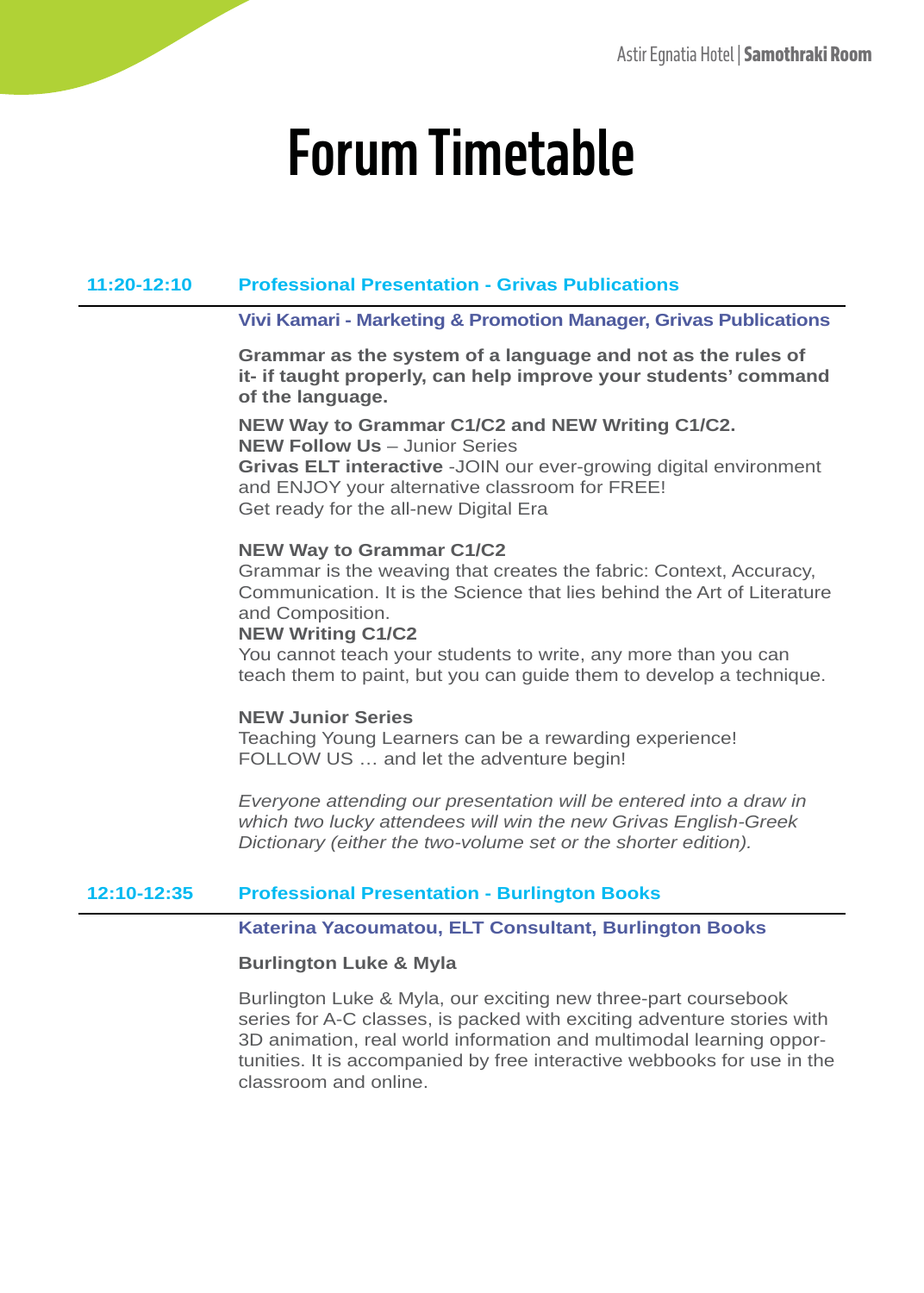## **12:35-13:25 Professional Presentation - Express Publishing**

## **Panagiota Pavlou - ELT Sales and Academic Consultant Northern Greece, Express Publishing**

**Hashtag English, New Stars and Stripes and Practice Tests for the Revised Michigan ECCE & ECPE, The Art of Writing and Grammar & Vocabulary Booster**

**Hashtag English: Assisting Flexibility, Maximising Learning!** #English is a newly created, exciting course for A-C classes with engaging, fun content, designed to motivate students, promote inclusivity and meet the new, emerging educational needs. #English offers an effective combination of print and digital resources, allowing for flexible teaching (in-class, Blended or Flipped learning), enhancing student autonomy and boosting the development of real-life skills.

## **New Stars and Stripes and Practice Tests for the Revised Michigan ECCE & ECPE: Aim for Success!**

The new Express Publishing Coursebooks & Practice Tests for the Revised Michigan Exams will help you prepare students for exam success, utilising top-quality print and digital resources. Accompanied by the new, updated Express Digibooks, the new courses and exam material support teaching and learning in a flexible way.

**Hot off the press: The Art of Writing and Grammar & Vocabulary Booster: Teaching Writing and Grammar effectively at B2 level!**

## **13:25-14:15 Professional Presentation - Andrew Betsis ELT**

**Andreas Betsis - CEO, ANDREW BETSIS ELT & Lawrence Mamas - Author, Global ELT LTD**

### **ELT Exam Update**

**1. ELT Exam Update:** The new landscape in English language assessment and the main advantages of Greek language schools. **2. Improve OUR English:** How teaching at all levels helps teachers get better themselves in most areas of the English language. **3. Grading English accurately and objectively:** A presentation on what exactly the CEFR levels represent through practical examples that can surprise even experienced teachers of English.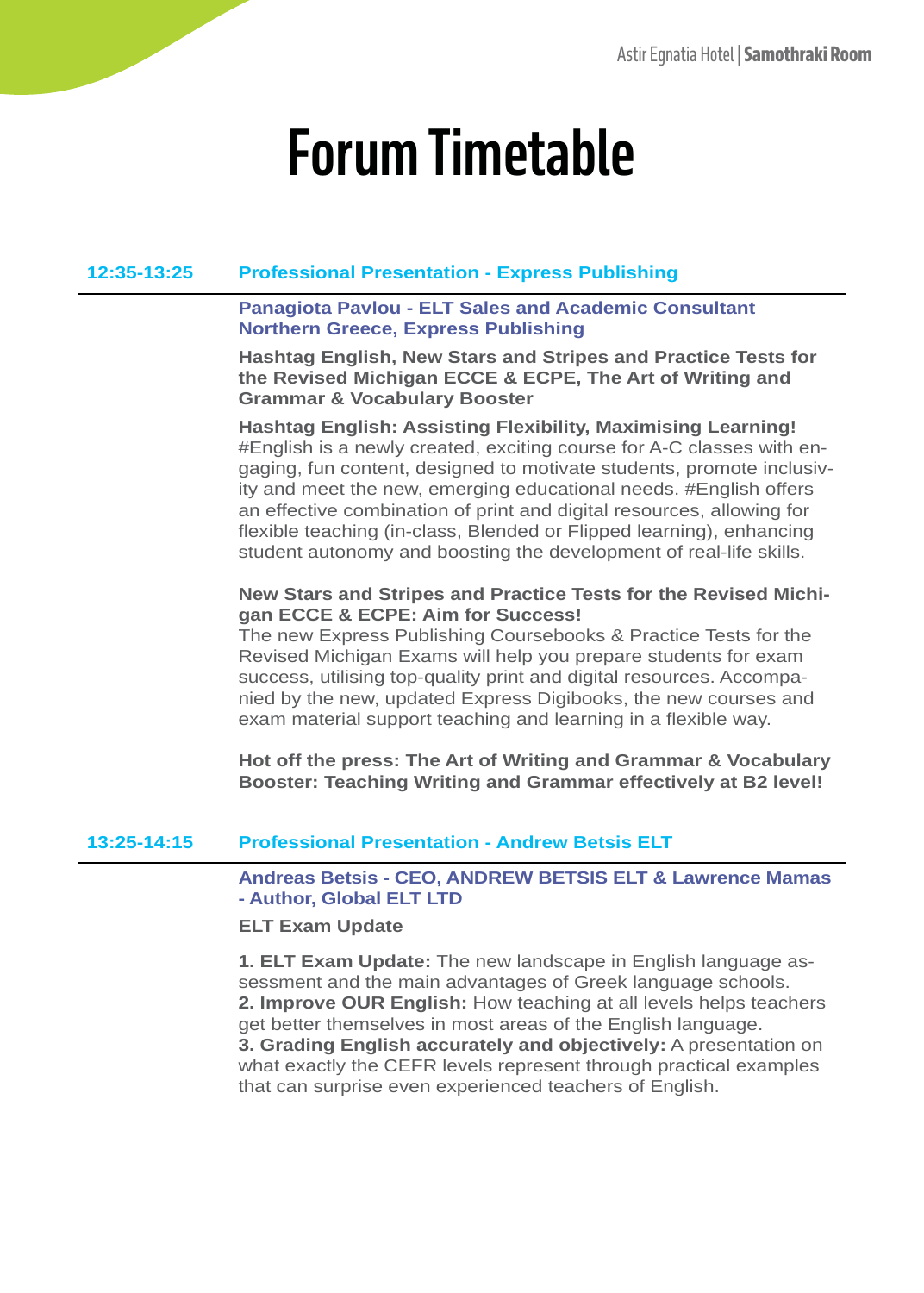## **14:15-14:40 Professional Presentation - MM Publications**

### **Panagiotis Kyriazis - ELT Consultant, MM Publications**

**Discover World Watchers – MM Publications' exciting new coursebook series for A – C classes.**

Who are the World Watchers? Where are they going? And why will they appeal to our students? Through their fantastic world, we are able to increase engagement, spark creative thinking and pass on the learning skills which we teachers consider so important. Is this just wishful thinking? Attend our session and see for yourself… World Watchers.

## **14:40-15:05 Featured Presentation**

### **Konstantina Karamouta - Teacher, FLS Owner**

## **Teaching English through STEAM**

STEAM (Science, Technology, Engineering, Arts and Mathematics) is a new, innovative and broadly recognized method of teaching. Young learners are curious, they want to explore and learn more about the world. This method helps learners create meaning, think creatively and work collaboratively on scientific experiments, 3D mazes and many more. Let's explore this magic world, together!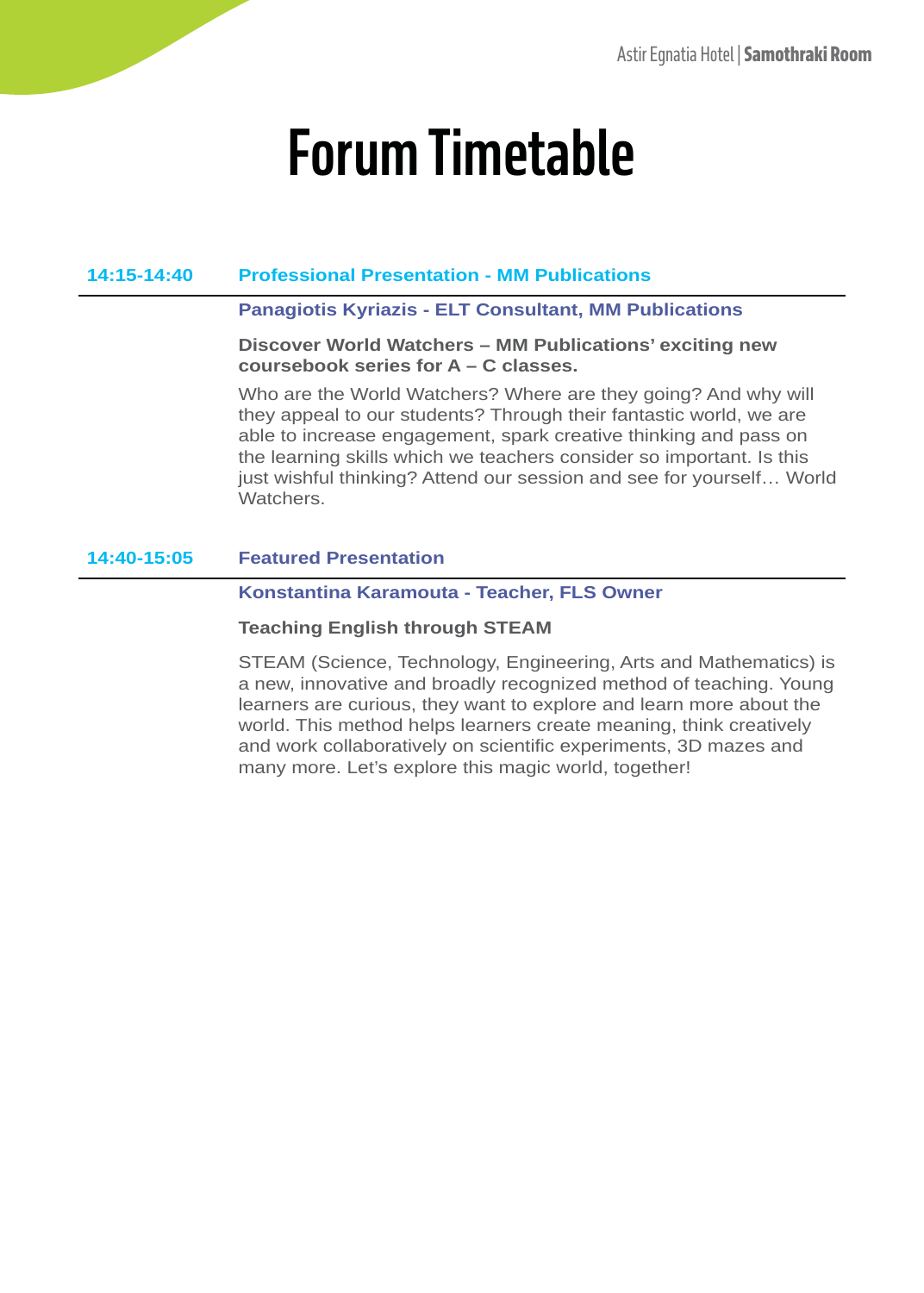## **Exhibition Participants**

## **Andrew Betsis – Collins ELT** Πύργου 31, 185 42 Πειραιάς – 2104118894 – www.andrewbetsiselt.gr **Archer Editions** Αγίου Δημητρίου 19, 173 43 Αγ.Δημήτριος – 2109803293 – www.archereditions.com **Binary Logic** Λακωνίας 20, 174 56 Άλιμος -2109955604 – www.binarylogic.net **Burlington Books** Παπαστράτου 12, 185 45 Πειραιάς – 2109767888 – www.burlingtonbooks.com **Deportivo Publishing** Λεωφ.Μεσογείων 205 – 115 25 Αθήνα – 2112135782 - www.deportivopublishing.com **ELT NEWS** Αγ.Γεωργίου 74, 154 51 Νέο Ψυχικό – 2106712991 – www.eltnews.gr **ELI Publishing** Λεωφ.Μεσογείων 205 – 115 25 Αθήνα – 2112135782 - www.deportivopublishing.com **Express Publishing** Μακμίλλαν 3-5, 111 44 Αθήνα – 2102120800 – www.expresspublishing.gr **Grivas Publications** Ηροδότου 3, ΤΘ 72, 193 00, Αττική - 210 5573470 - www.grivas.gr **Hamilton House Publishers** Νυμφών 7, 166 72 Βάρη - 2109626166 - www.hamiltonhousepublishers.com **MM Publications**  Δεληγιώργη 58, 174 56 Άλιμος - 2109953680 - www.mmpi.net **Supercourse Publishing**  Λαοδικίας 1, 591 00 Βέροια - 2331073777 - www.supercourse.gr **Universal Certification Solutions - Unicert A.E.** Ακαδημίας 98-100, 10 677, Αθήνα - 2103801129 - www.unicert.gr **Webooks.gr** Αγ.Γεωργίου 74, 154 51 Νέο Ψυχικό – 2106712991 – www.webooks.gr